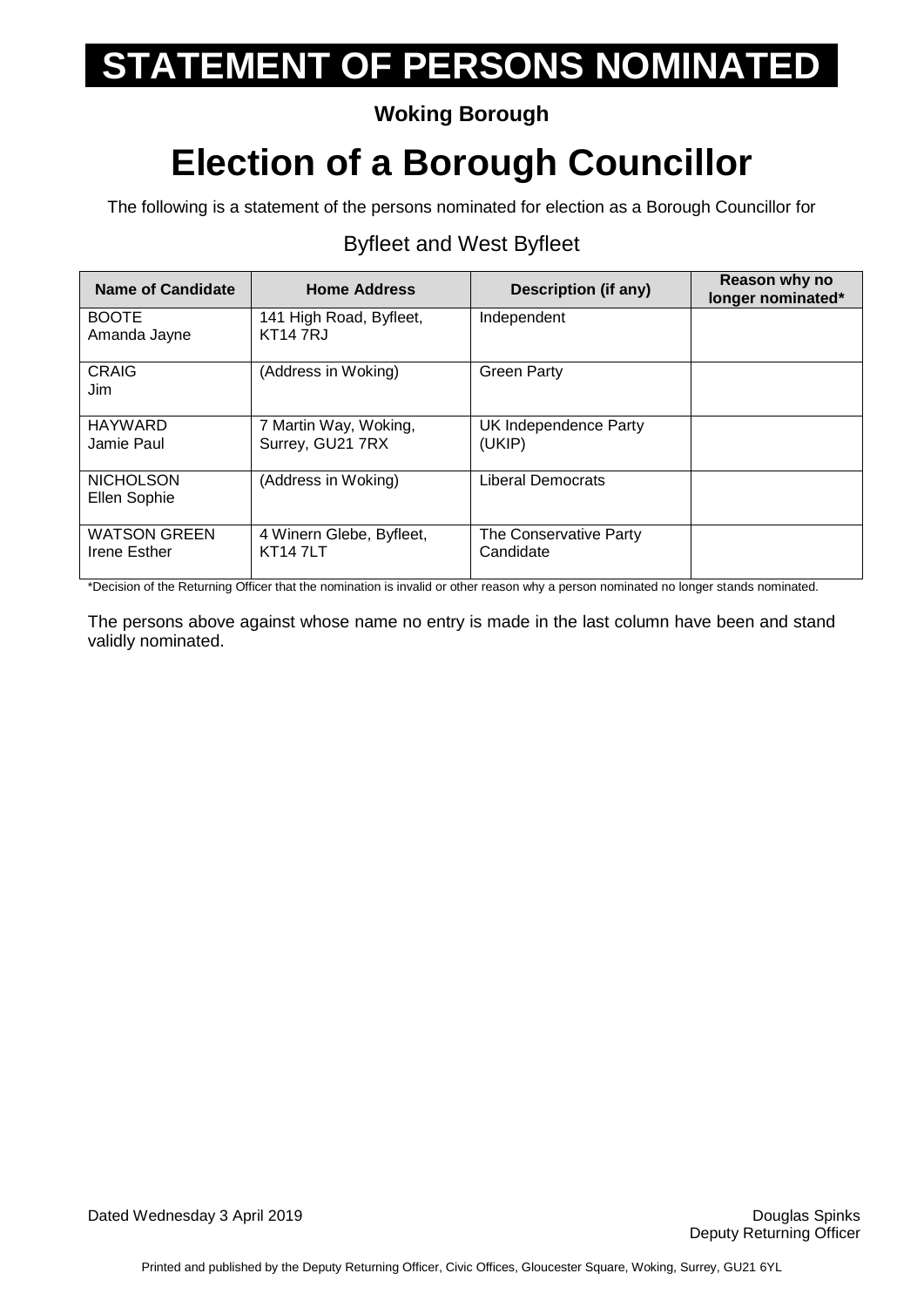## **Woking Borough**

## **Election of a Borough Councillor**

The following is a statement of the persons nominated for election as a Borough Councillor for

#### Canalside

| <b>Name of Candidate</b>                    | <b>Home Address</b>                                    | Description (if any)                | Reason why no<br>longer nominated* |
|---------------------------------------------|--------------------------------------------------------|-------------------------------------|------------------------------------|
| <b>ALI</b><br>Mohammad                      | (Address in Woking)                                    | Labour Party                        |                                    |
| <b>BARKER</b><br>Andrea Elizabeth           | 27 Brewery Road, Woking,<br><b>GU21 4LL</b>            | Liberal Democrats                   |                                    |
| <b>CONNELLY</b><br><b>Richard Guy Lewis</b> | (Address in Woking)                                    | <b>Green Party</b>                  |                                    |
| <b>KHAN</b><br>Mohammad Riasat              | 62 Princess Road, Maybury,<br>Woking, Surrey, GU22 8EP | The Conservative Party<br>Candidate |                                    |
| <b>ROE</b><br>Will                          | 307 Albert Drive, Sheerwater<br>Woking, GU21 5TU       | UK Independence Party<br>(UKIP)     |                                    |

\*Decision of the Returning Officer that the nomination is invalid or other reason why a person nominated no longer stands nominated.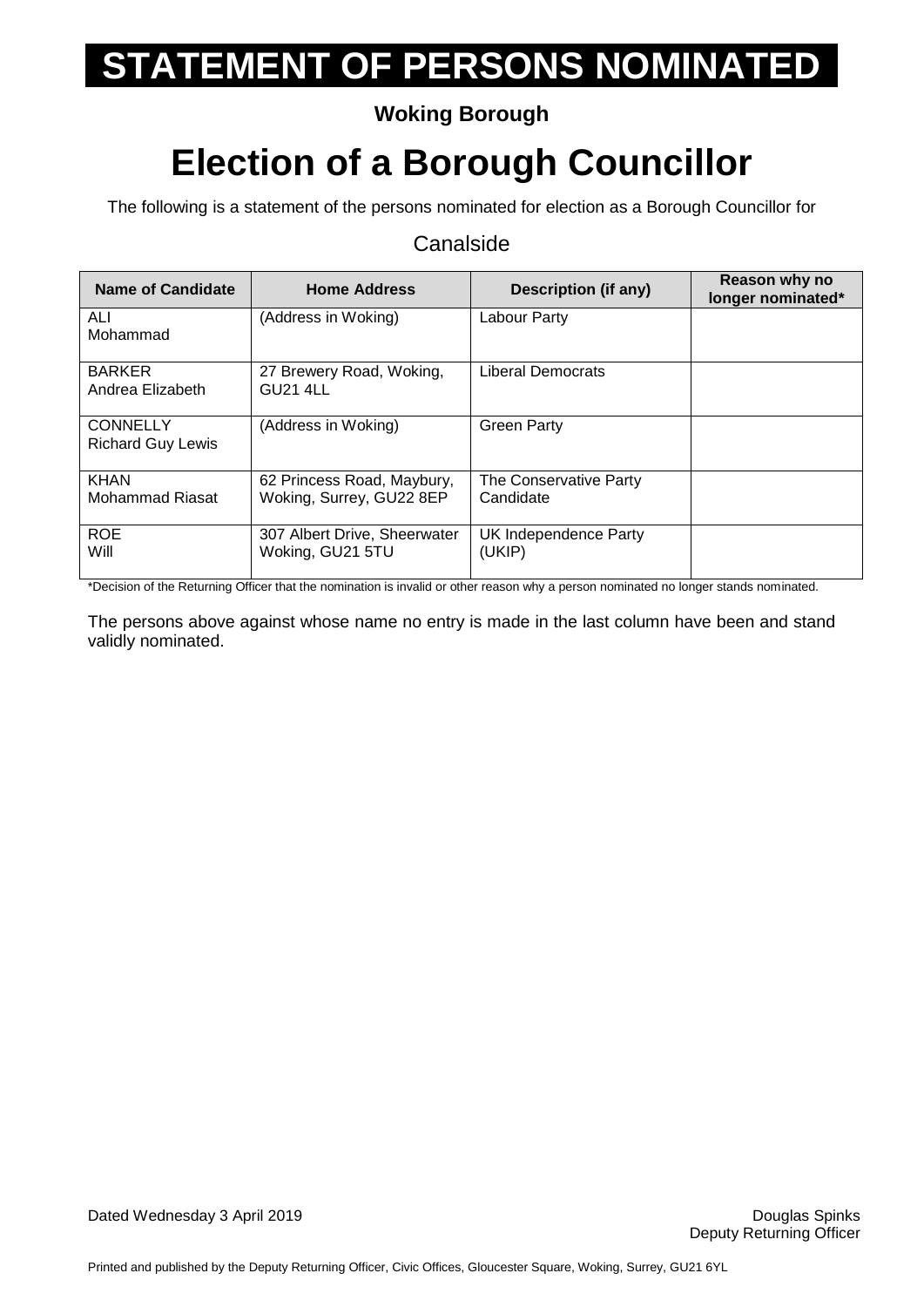## **Woking Borough**

## **Election of a Borough Councillor**

The following is a statement of the persons nominated for election as a Borough Councillor for

#### **Name of Candidate Home Address Description (if any) Reason why no Reason why no longer nominated\* COPE** Jonny 2 Ilex Court, 128A High Street, Knaphill, Woking, GU21 2QH The Conservative Party **Candidate** DE LEON **Troy** 11 De Lara Way, Woking, Surrey, GU21 6NY UK Independence Party (UKIP) MARTIN Christopher David 9 Watercress Way, Woking, GU21 3DJ Labour and Co-operative Party **SANDERSON** James Richard 20 Fernhill Close, Woking, Surrey, GU22 0DJ Liberal Democrats WALDING Ella Jessica (Address in Woking) | Green Party

## Goldsworth Park

\*Decision of the Returning Officer that the nomination is invalid or other reason why a person nominated no longer stands nominated.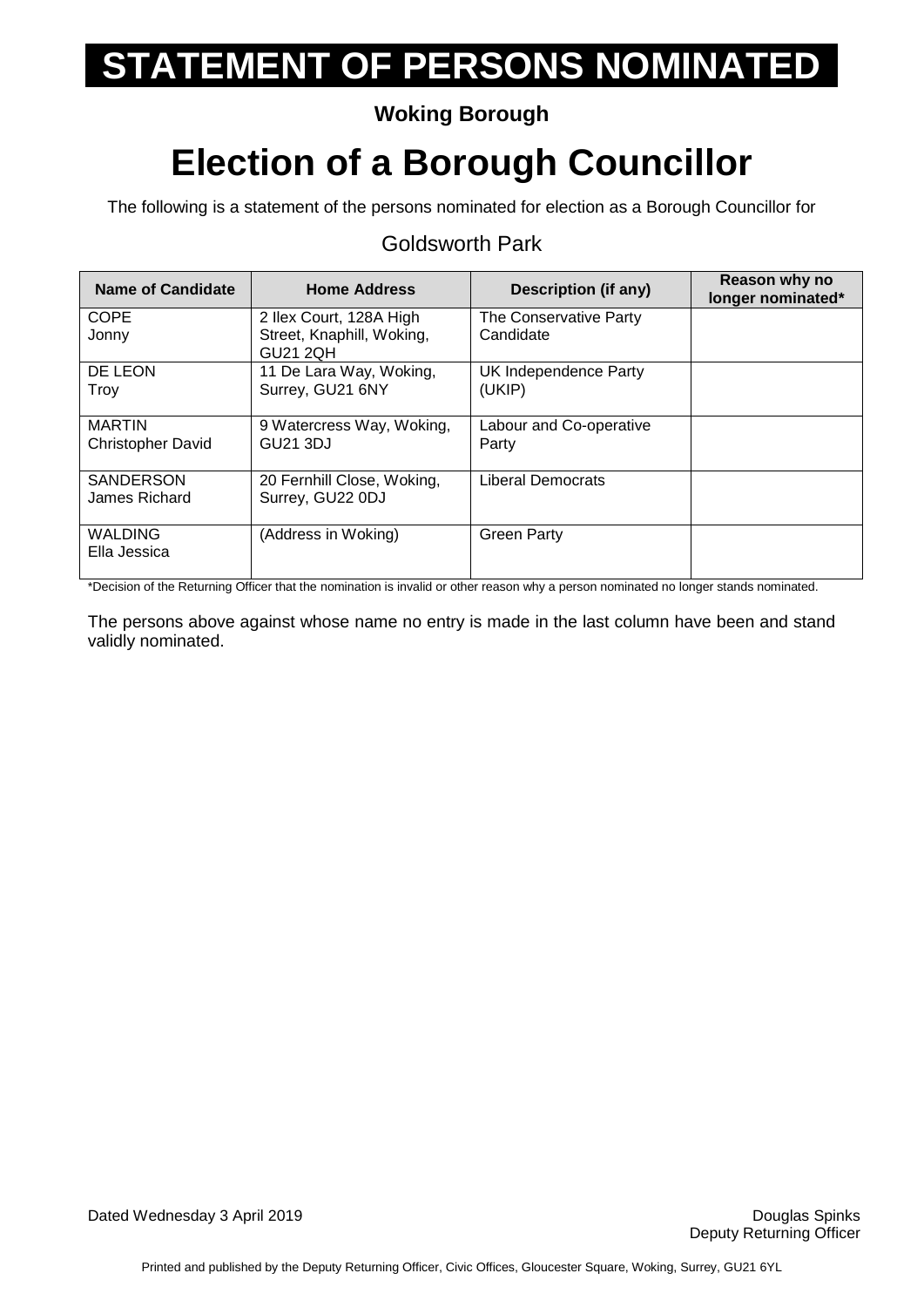## **Woking Borough**

## **Election of a Borough Councillor**

The following is a statement of the persons nominated for election as a Borough Councillor for

#### **Heathlands**

| Name of Candidate                | <b>Home Address</b>                                  | Description (if any)                | Reason why no<br>longer nominated* |
|----------------------------------|------------------------------------------------------|-------------------------------------|------------------------------------|
| AZAD<br>Ayesha                   | 23 Allen House Park, Hook<br>Heath, Woking, GU22 0DB | The Conservative Party<br>Candidate |                                    |
| <b>COSNAHAN</b><br>Guy Tuson     | 32 Honeypots Road, Woking,<br><b>GU22 9QW</b>        | Liberal Democrats                   |                                    |
| <b>SHATWELL</b><br>Robert Arthur | (Address in Woking)                                  | Independent                         |                                    |
| <b>WRIGHT</b><br>Anna Katharine  | (Address in Woking)                                  | <b>Green Party</b>                  |                                    |

\*Decision of the Returning Officer that the nomination is invalid or other reason why a person nominated no longer stands nominated.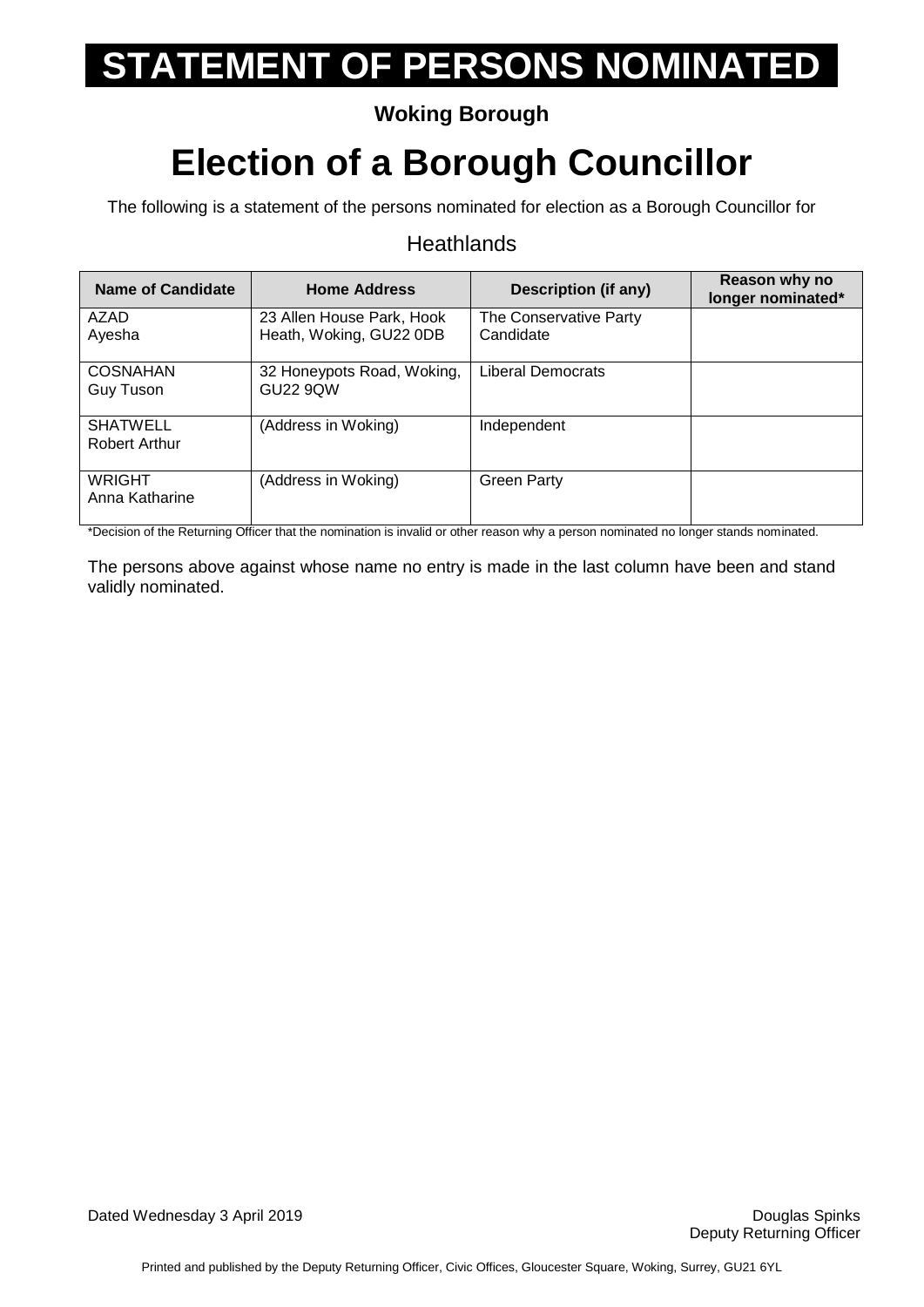## **Woking Borough**

## **Election of a Borough Councillor**

The following is a statement of the persons nominated for election as a Borough Councillor for

#### Hoe Valley

| <b>Name of Candidate</b>              | <b>Home Address</b>                              | Description (if any)                | Reason why no<br>longer nominated* |
|---------------------------------------|--------------------------------------------------|-------------------------------------|------------------------------------|
| <b>MORALES</b><br>Louise Mary Nell    | 23 Gloster Road, Old<br>Woking, Surrey, GU22 9EU | Liberal Democrats                   |                                    |
| <b>PETRIKOVA</b><br><b>Ivica</b>      | (Address in Woking)                              | <b>Green Party</b>                  |                                    |
| <b>ROE</b><br>David Simon             | 307 Albert Drive, Woking,<br>GU21 5TU            | UK Independence Party<br>(UKIP)     |                                    |
| <b>SCOTT</b><br><b>Colin Patrick</b>  | (Address in Woking)                              | The Conservative Party<br>Candidate |                                    |
| <b>WALTER</b><br><b>Brian Stanley</b> | 3 Wendela Close, Woking,<br><b>GU22 7JU</b>      | Labour Party                        |                                    |

\*Decision of the Returning Officer that the nomination is invalid or other reason why a person nominated no longer stands nominated.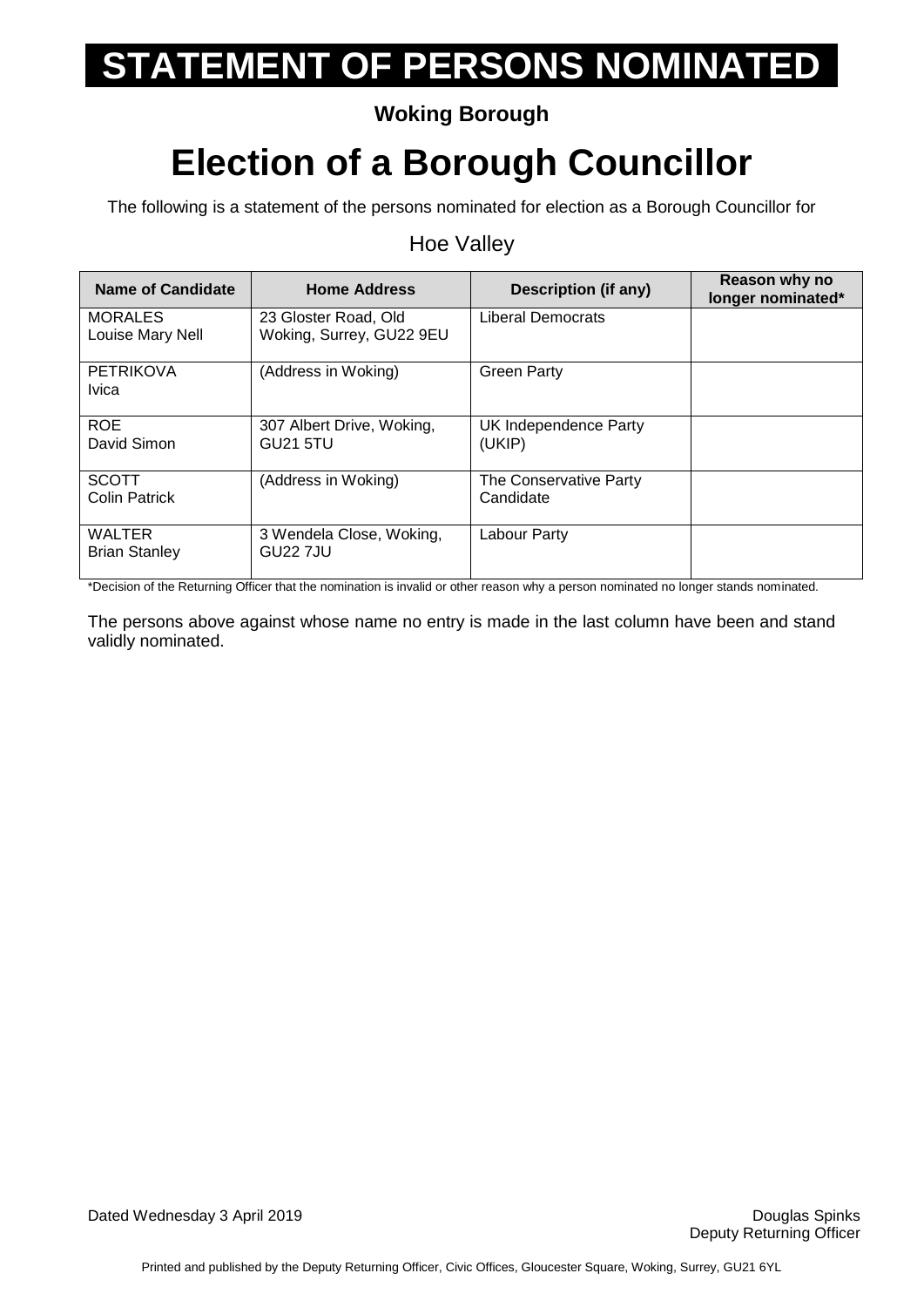## **Woking Borough**

## **Election of a Borough Councillor**

The following is a statement of the persons nominated for election as a Borough Councillor for

Horsell

#### **Name of Candidate Home Address Description (if any) Reason why no Reason why no longer nominated\* DORAN** John Francis 23 Waldens Park Road, Woking, GU21 4RN Liberal Democrats KEMP Colin Sidney 1 Harelands Lane, Horsell, Woking, GU21 4NU The Conservative Party **Candidate** REID Joshua James 4 Orchard Drive, Horsell, Woking, Surrey, GU21 4BN Labour and Co-operative Party RIDGEON Nigel Charles (Address in Woking) | Green Party **SQUIRE** Judith Diana (Address in Woking) UK Independence Party (UKIP)

\*Decision of the Returning Officer that the nomination is invalid or other reason why a person nominated no longer stands nominated.

The persons above against whose name no entry is made in the last column have been and stand validly nominated.

#### Dated Wednesday 3 April 2019 Douglas Spinks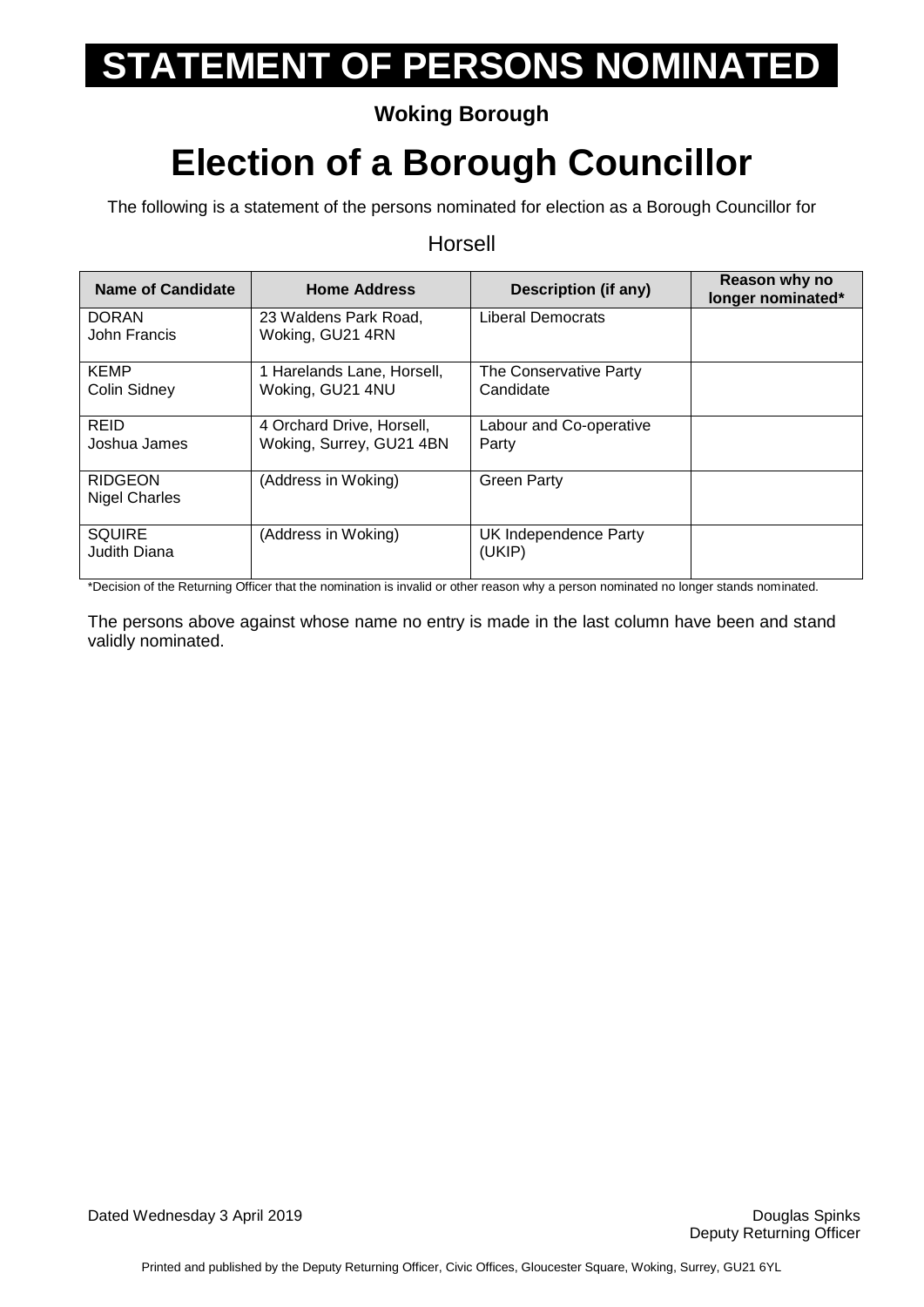## **Woking Borough**

## **Election of a Borough Councillor**

The following is a statement of the persons nominated for election as a Borough Councillor for

#### Knaphill

| Name of Candidate                | <b>Home Address</b>                                | <b>Description (if any)</b>         | Reason why no<br>longer nominated* |
|----------------------------------|----------------------------------------------------|-------------------------------------|------------------------------------|
| AKBERALI<br>Hassan Badrudin      | 11 Halls Farm Close,<br>Knaphill, Woking, GU21 2NR | Independent                         |                                    |
| <b>CONNELLY</b><br>Alix          | (Address in Woking)                                | <b>Green Party</b>                  |                                    |
| <b>GLEN</b><br>Andrew George     | 4 Avonmead, Woking, GU21<br>3HH                    | UK Independence Party<br>(UKIP)     |                                    |
| <b>JOHNS</b><br>Norman Grenville | 59 Gloster Road, Woking,<br>GU22 9EU               | <b>Liberal Democrats</b>            |                                    |
| <b>MITCHELL</b><br>Gerry         | (Address in Woking)                                | Labour Party                        |                                    |
| <b>WHITEHAND</b><br>Melanie Anne | Theydon, Golf Club Road,<br>Woking, GU22 0LU       | The Conservative Party<br>Candidate |                                    |

\*Decision of the Returning Officer that the nomination is invalid or other reason why a person nominated no longer stands nominated.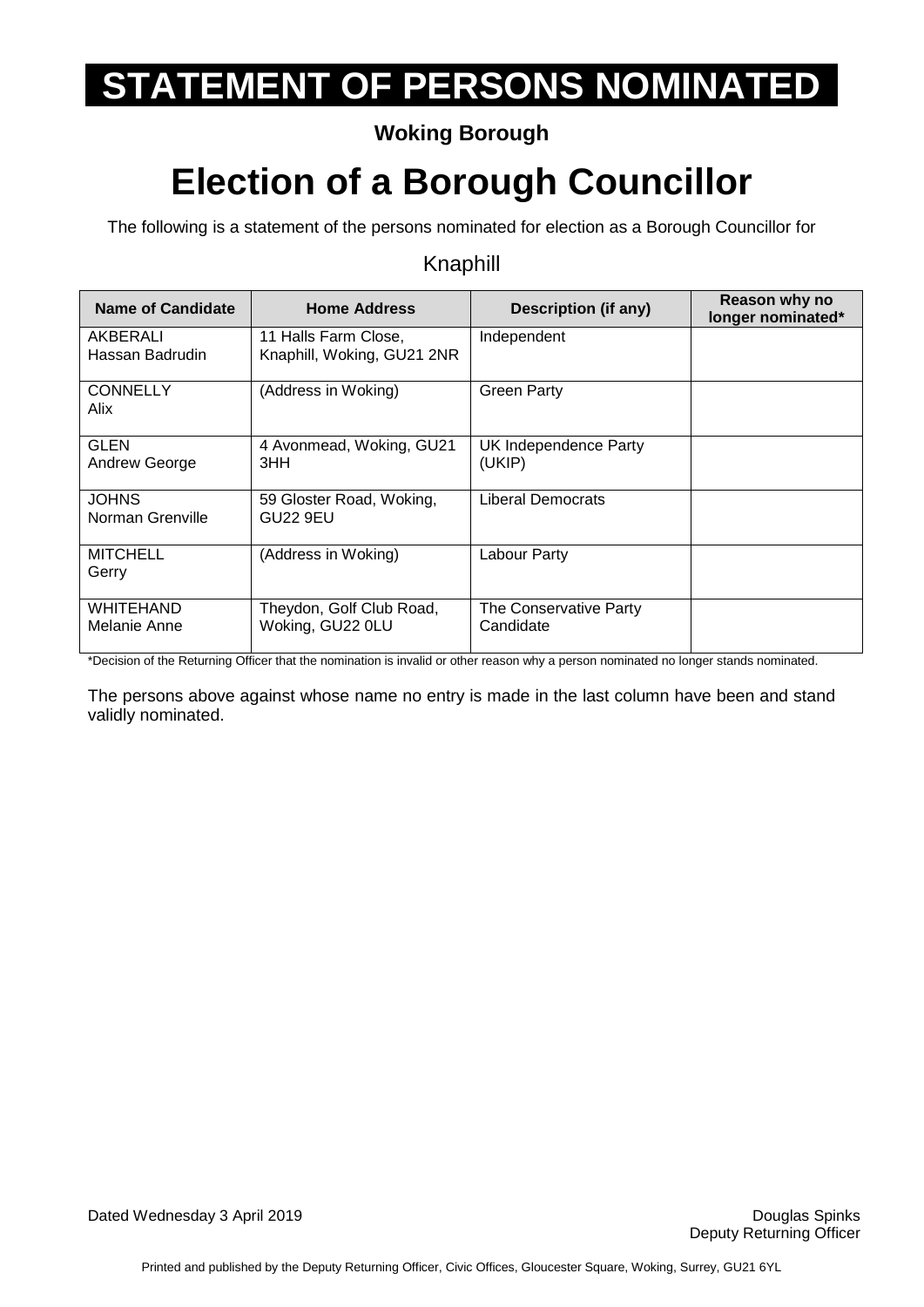## **Woking Borough**

## **Election of a Borough Councillor**

The following is a statement of the persons nominated for election as a Borough Councillor for

#### Mount Hermon

| <b>Name of Candidate</b>                   | <b>Home Address</b>                              | <b>Description (if any)</b>         | Reason why no<br>longer nominated* |
|--------------------------------------------|--------------------------------------------------|-------------------------------------|------------------------------------|
| <b>COOMBES</b><br>Zara                     | 7 Woodlands, Woking, GU22<br>7RU                 | Labour Party                        |                                    |
| <b>JOHNSON</b><br>lan                      | 2 Wheatsheaf Close, Horsell,<br>Woking, GU21 4BP | Liberal Democrats                   |                                    |
| <b>LAWRENCE</b><br>John Frederick          | 13 Fairfax Road, Woking,<br>GU22 9HN             | The Conservative Party<br>Candidate |                                    |
| <b>RIDGEON</b><br>Irene Jane               | (Address in Woking)                              | <b>Green Party</b>                  |                                    |
| <b>SQUIRE</b><br><b>Richard Peter Farr</b> | 12 Ockenden Close, Woking,<br>Surrey, GU22 7LU   | UK Independence Party<br>(UKIP)     |                                    |

\*Decision of the Returning Officer that the nomination is invalid or other reason why a person nominated no longer stands nominated.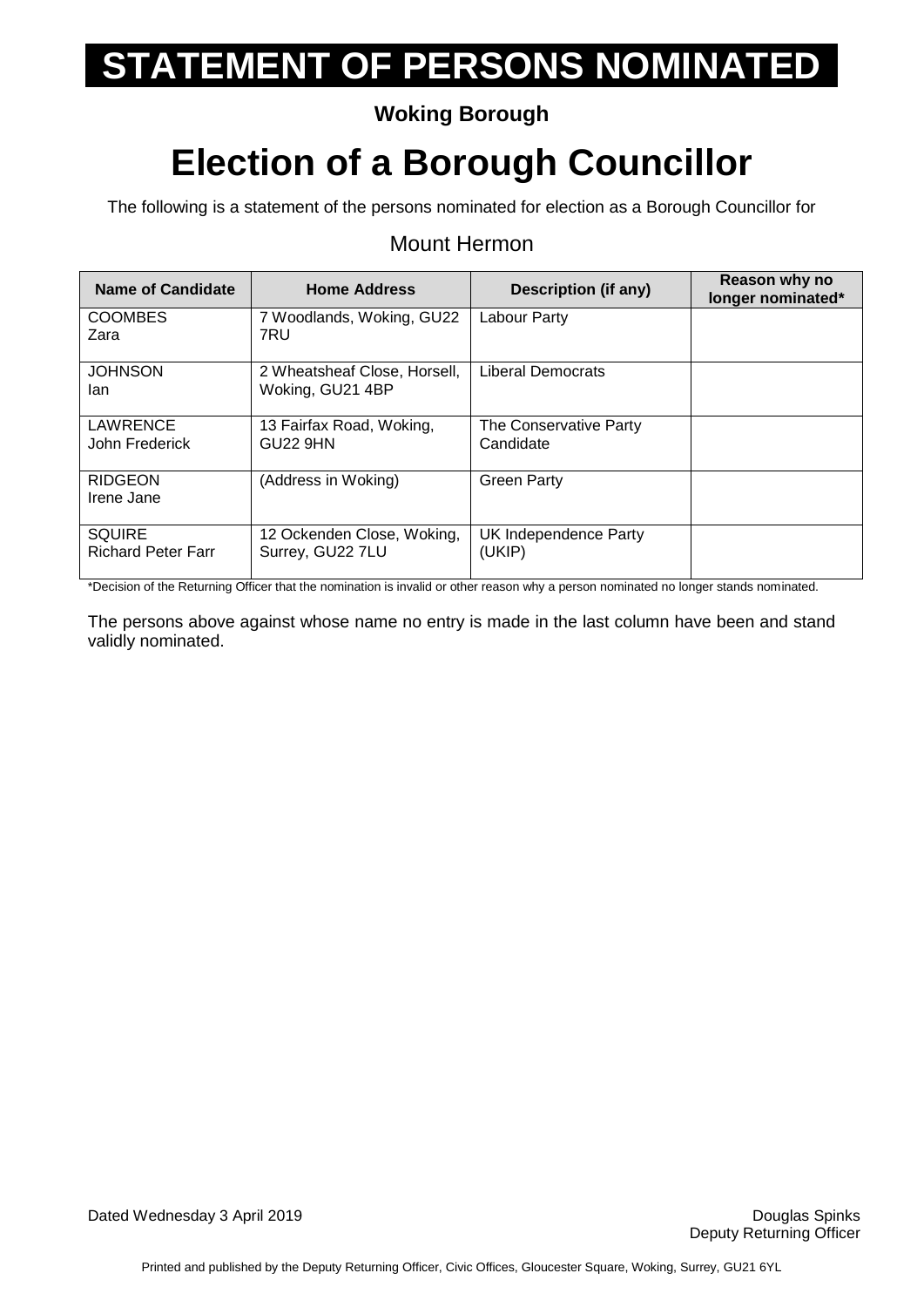## **Woking Borough**

## **Election of a Borough Councillor**

The following is a statement of the persons nominated for election as a Borough Councillor for

#### Pyrford

| <b>Name of Candidate</b>         | <b>Home Address</b>                                       | <b>Description (if any)</b>         | Reason why no<br>longer nominated* |
|----------------------------------|-----------------------------------------------------------|-------------------------------------|------------------------------------|
| <b>AVEY</b><br>Jo                | (Address in Woking)                                       | Independent                         |                                    |
| <b>CHAUDHARY</b><br>Samar Akhlaq | (Address in Woking)                                       | Labour Party                        |                                    |
| <b>CLARKE</b><br>Danny           | (Address in Woking)                                       | <b>Green Party</b>                  |                                    |
| <b>ELSON</b><br>Gary William     | 17 St Martins Mews, Pyrford,<br>Woking, GU22 8TE          | The Conservative Party<br>Candidate |                                    |
| <b>LACHOWICZ</b><br>Ian Michael  | 19a Hare Hill Close, Pyrford,<br>Woking, Surrey, GU22 8UH | Liberal Democrats                   |                                    |
| <b>MILNER</b><br>Robin Deller    | (Address in Woking)                                       | UK Independence Party<br>(UKIP)     |                                    |

\*Decision of the Returning Officer that the nomination is invalid or other reason why a person nominated no longer stands nominated.